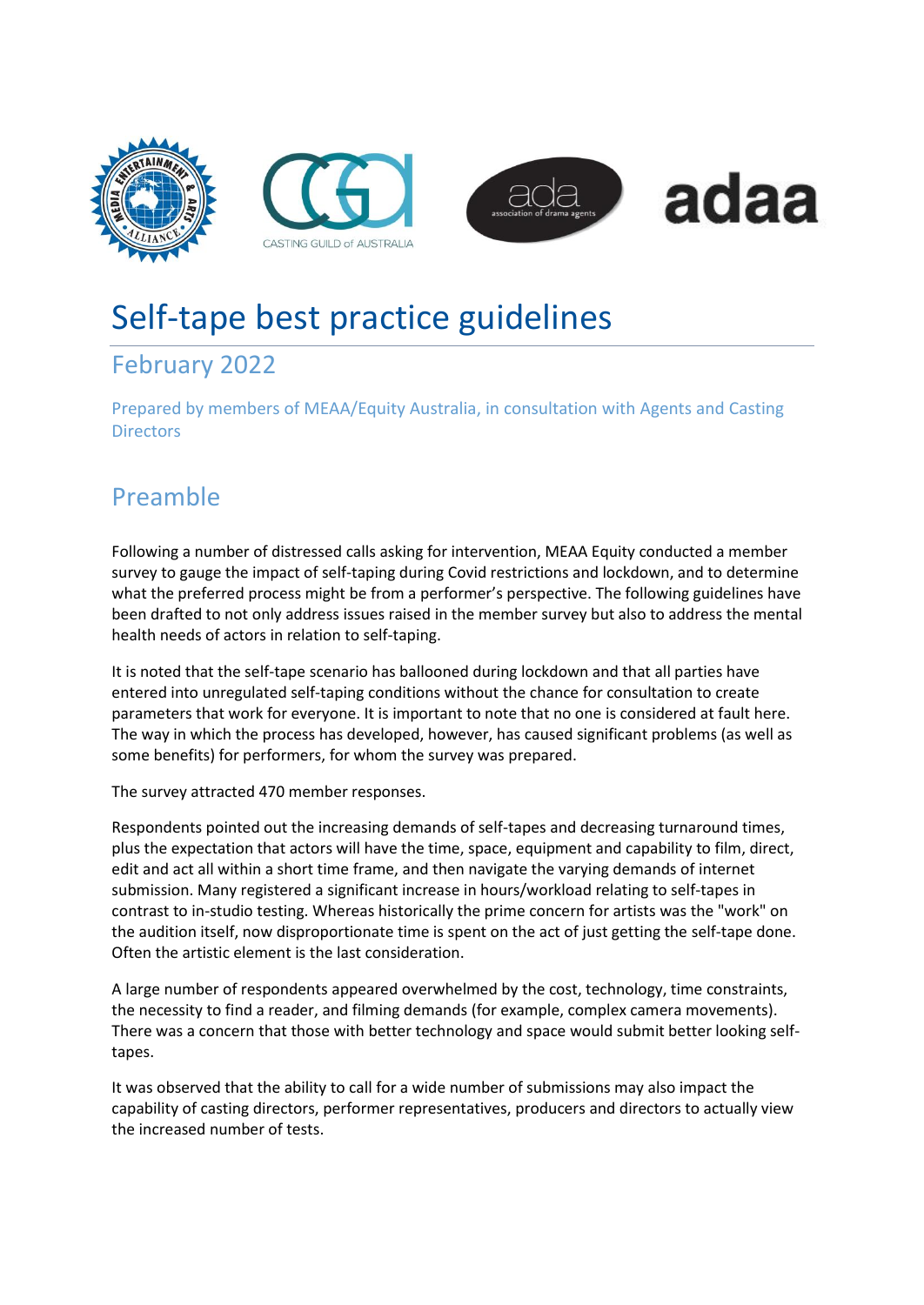Following consultation with Casting Directors in the process of negotiating these guidelines, it became evident that CD's overwhelmingly had no requirement for complex camera angles or strong production values. An audition filmed on a smart phone is quite sufficient: a truthful story being told always wins out over a technically perfect tape. CD's also stated that they applauded the ability to see more auditions via self-tests, and that they were committed to viewing each test that was submitted.

Many performer comments were also in favour of self-tapes. These comments came from people in outlying areas, people with families, people with jobs they had to work around, and people who were confident at editing and judging their own work. Performers were excited at getting the chance to test for roles they would never have had the chance to test for previously due to geography, work or timeframes. They were pleased to be able to view their takes and select those they thought best. These performers also found that once the initial outlay on equipment had been spent, they were financially better off, with travel, parking, babysitting or loss of work costs being factored in.

**The following document was first drafted from the findings of the MEAA member survey by a committee of MEAA performer members. Performer agents and Casting Directors were then consulted in turn, and the document amended accordingly. The purpose of the suggested guidelines is to standardise the self-tape process in terms of technology, time commitments and self-test expectations, whilst allowing for the best performance possible: a win-win situation for all parties.** 

#### 1. Turn around times

Casting Briefs need to provide:

For TVCs Casting directors will aim for a **48 hour minimum turnaround,** excluding weekends and public holidays, from issue of first scheduled media release.

Agents will aim to submit briefs to actors as soon as possible after receiving them.

Actors and agents will accept/decline audition offers as soon as possible after receiving them, so as not to disadvantage other actors who may be called if offer is declined.

For TV, Film and Streaming Services - Casting Directors will aim toward:

- For tests of 3 pages or less: a minimum 3 working-day turnaround;
- For scripts of 4-6 pages: a minimum 4 working-day turnaround;
- For tests of 7 pages or more a minimum 5 working-day turnaround;
- And for serial TV: a minimum 3 working-day turnaround

Weekends and public holidays are excluded. (i.e. if a brief for a TVC is given to an actor on a Friday afternoon, it will be submitted no earlier than the following Tuesday afternoon. In this example, if the Monday is a public holiday, the submission day would be Wednesday.)

In circumstances where it is not possible to comply with these provisions, it is up to all parties to work together to find a possible compromise. CDs are encouraged to provide more time whenever possible.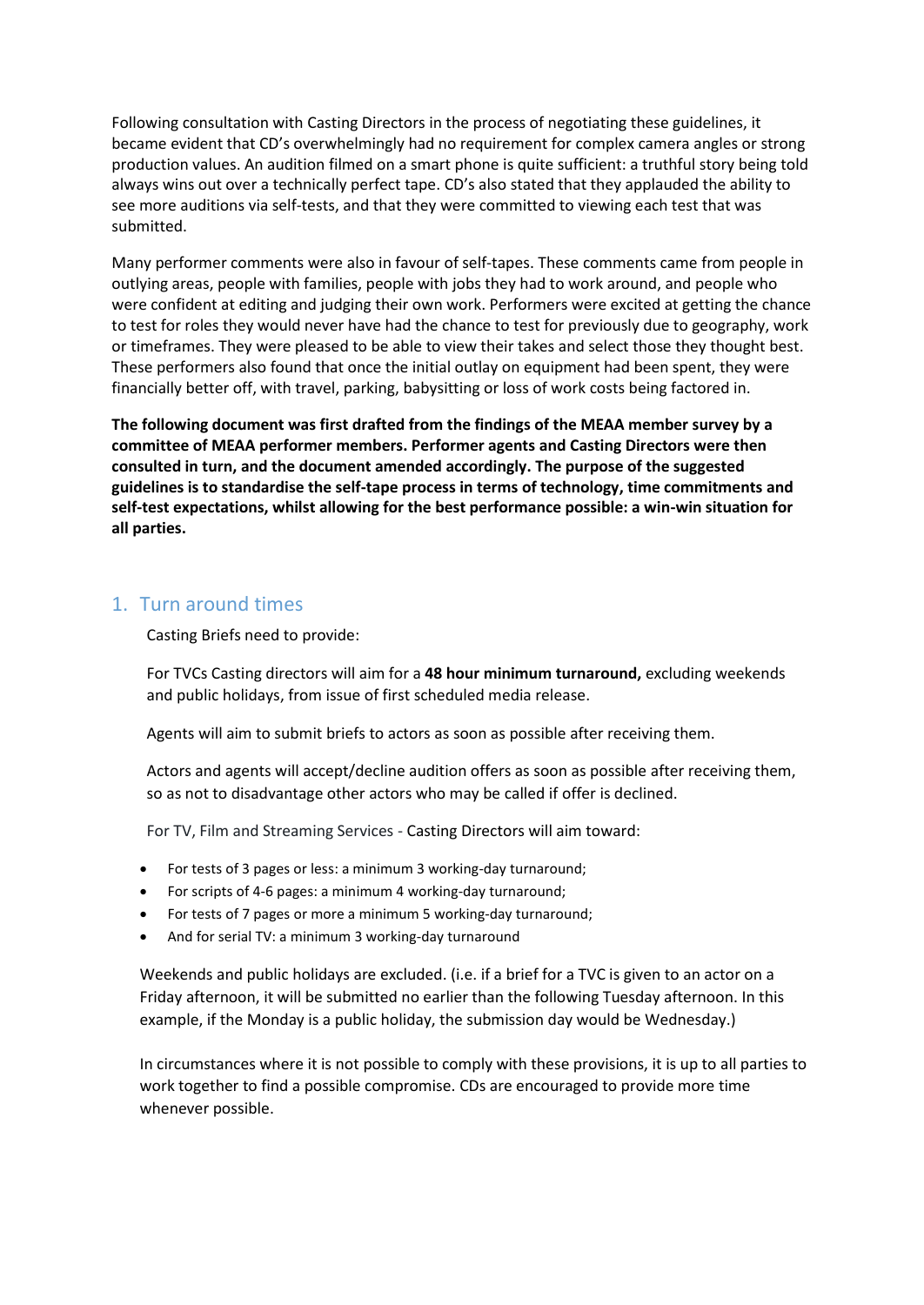#### 2. Theatre self-tapes

Where possible, outside of extreme circumstances such as lockdown, in-person auditions should be prioritised for theatre. However we acknowledge that more actors are given an opportunity to audition with self-tapes, and in some cases self-tapes may be more suitable to an actor. Therefore both in-person and self-tape options should be available to all. Casting Directors should however acknowledge that theatre self-tape auditions, especially musical theatre (with the complexities of musical arrangements and dance calls) are not ideal for actors.

- Where a self-tape audition process is being utilized by the performer for a non-musical theatre audition, a 5 day minimum turnaround is required excluding weekends and public holidays.
- No more than two scenes should be requested.
- Theatre self-tape submissions should where possible be mid-shot rather than close-up.

#### 3. Standard shot size and instructions

In acknowledgement of the often limited resources and space available to performers, shot size requirements for self-tapes will be restricted to mid-shots or close-ups.

There will be no requirements to zoom in or out during a scene and no requests for large or complicated movements or techniques such as panning or slow motion.

Casting briefs will provide clear and specific instructions for self-tapes, provided either in writing or via a recorded video, available to all auditionees.

Where an actor is having difficulty providing a self-tape, actor and/or agent should liaise with the Casting Director to find a solution which may include a Zoom or an in-room audition.

Call-backs, if not able to be done in-studio, will be conducted via Zoom and paid for at the current MEAA rate.

Performers should be able to audition with 'script in hand' if this is in line with their individual process.

#### 4. Audition Responses

It is important that Casting Directors and theatre companies understand how important it is for a performer's mental health to know the outcome of their audition. Casting Directors and theatre companies will continue to investigate and instigate a method of informing performers (and their agents) about the outcome of their audition, positive or negative, as soon as outcomes are known.

#### 5. Scripts/Sides

As stated in Section 3, actors may test with the script in hand if they wish to.

Where possible and appropriate within the production, actors will be sent the full script of the production they are auditioning for.